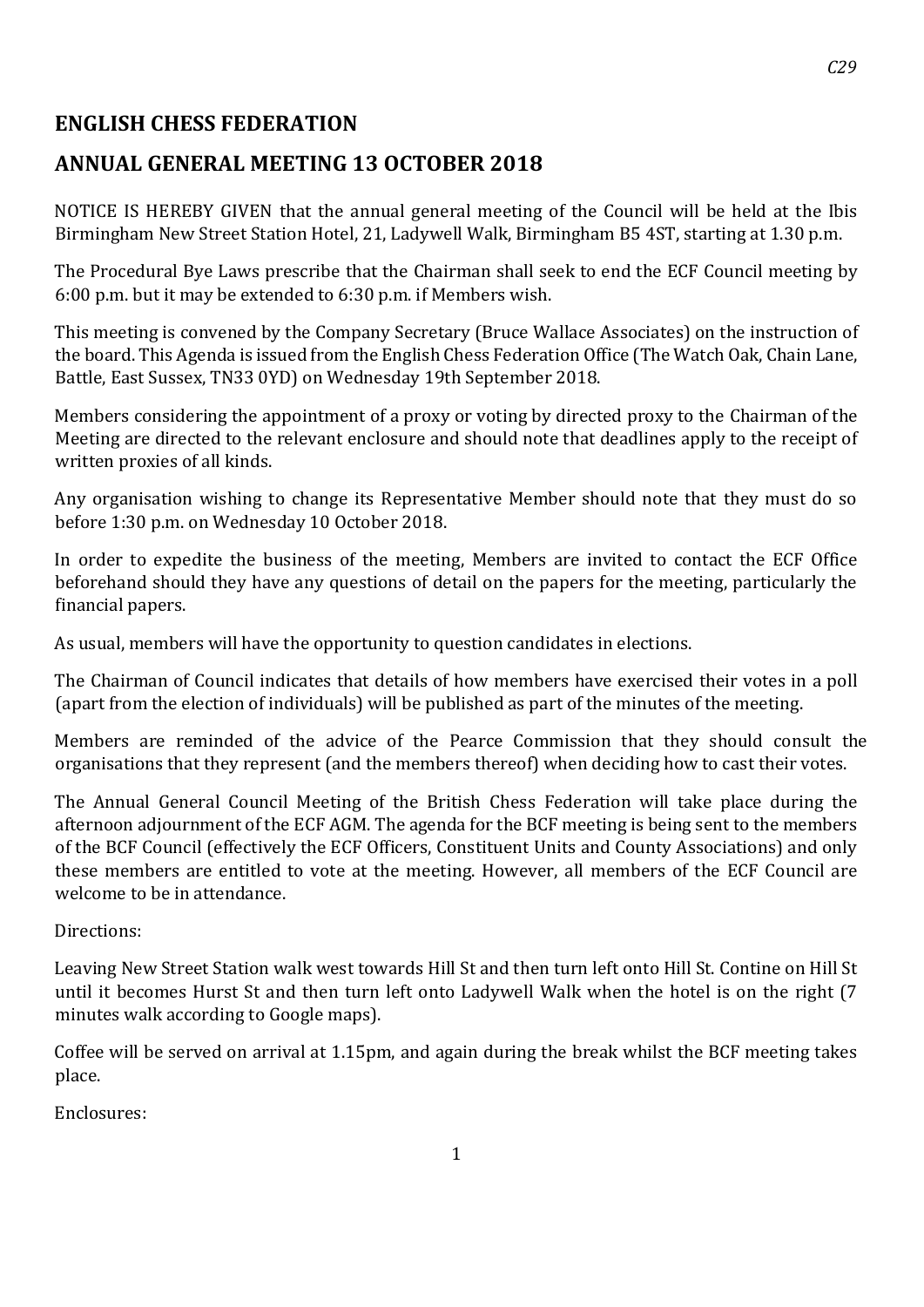- (i) The Agenda
- (ii) Attendance reply slip
- (iii) Directed proxy form

The full set of paperwork is published on the ECF website at

http://www.englishchess.org.uk/about/ecf-council-and-board/

Papers for the BCF Council Meeting can also be downloaded from the website at the same URL.

Should you require to be mailed a paper copy of the documentation please contact the ECF Office.

Agenda items have been annotated as follows

\* Paper available for download on 19 September 2018 # Paper to follow

# **AGENDA**

1. Appointment of Chairman

If the Chairman of Council (Mike Gunn) is not present, then Council will elect one of its members to chair the meeting.

- 2. Observation of a minute's silence to remember colleagues who have died since the last meeting
- 3. Notices
	- (a) Location of printed lists of Apologies for Absence, Members voting by individual Proxy and Members voting by Proxy to the Chairman of the Meeting.
	- (b) Announcement of others in attendance with the permission of the Chairman
	- (c) Appointment of Tellers
	- (d) Voting Register # Council is invited to note the Voting Register and any amendments thereto.
- 4. Approval and, if necessary, correction of minutes of the Finance Meeting of the Council held on 28 April 2018 \*

Council is invited to consider and, if thought fit, resolve: "That the Chairman of the meeting shall sign the minutes as being an accurate record."

- 5. Matters Arising from these Minutes and not otherwise on the agenda
- 6. To receive and approve the following reports
	- (a) The Board of Directors' report# (Mike Truran)
	- (b) The Chairman of the Governance Committee's report\* (Robert Stern)
	- (c) The Chairman of the Finance Committee's report# (Tim Herring)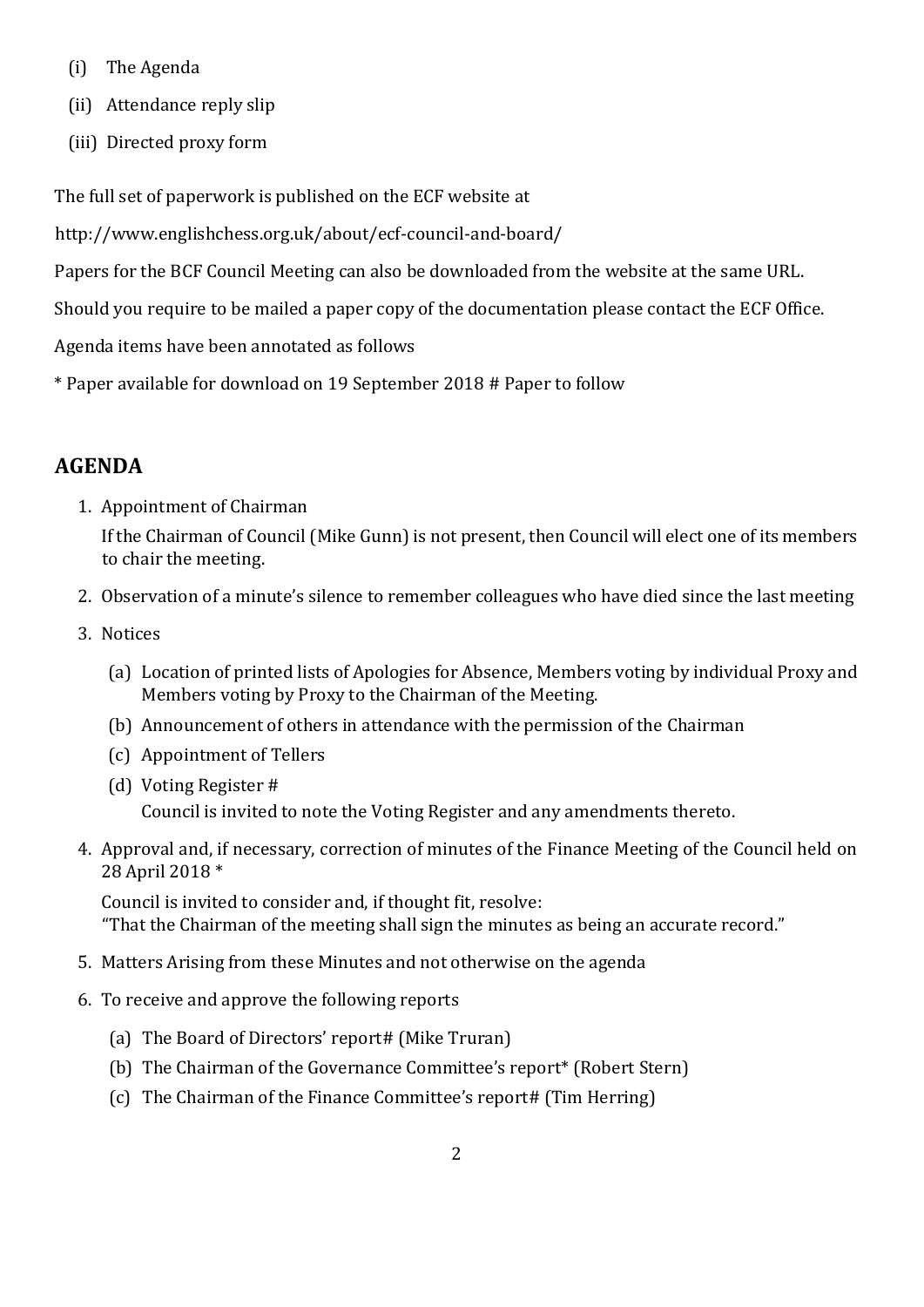#### 7. Elections and appointments

- (a) President Dominic Lawson standing for re-election
- (b) Chief Executive Mike Truran standing for re-election
- (c) Director of Junior Chess and Education Alex Holowczak nominated by Traci Whitfield, the UK Chess Challenge and the Warwickshire Chess Association
- (d) Director of Women's Chess Chris Fegan standing for re-election
- (e) Director of Home Chess Adrian Elwin nominated by Julian Clissold, David Eustace, Francis Bowers, Stewart Reuben, Norfolk County Chess Association, Leyland Chess League and Bury Area Chess League. Tim Wall nominated by Malcolm Pein.
- (f) Chairman of Council Mike Gunn standing for re-election
- (g) FIDE Delegate Malcolm Pein standing for re-election
- (h) Chairman of Governance Committee Robert Stern standing for re-election
- (i) Member of Finance Committee Ian Reynolds standing for re-election
- (j) Auditor The reappointment of Goatcher Chandler Audit Ltd will be proposed
- 8. Awards#
- 9. Special motion to change Articles

Council is invited to consider and, if thought fit, approve the following resolution to amend the Articles. As this is a special resolution, at least 75% of the votes cast need to be in favour if the resolution is to be passed.

"That the Articles of Association be amended by:

- (a) replacing "Full Members" with "persons" in the definition of Requisitionists in article 1.1;
- (b) inserting at the end of article 37 the following sentence: In calculating periods of time specified in this article 37, no account shall be taken of any part of a day that is not a working day (as defined in the Act).

See below for commentary on the Special Resolution

10. To approve the dates of the Finance Council and AGM: 27 April 2019 in Birmingham and 12 October 2019 in London, respectively.